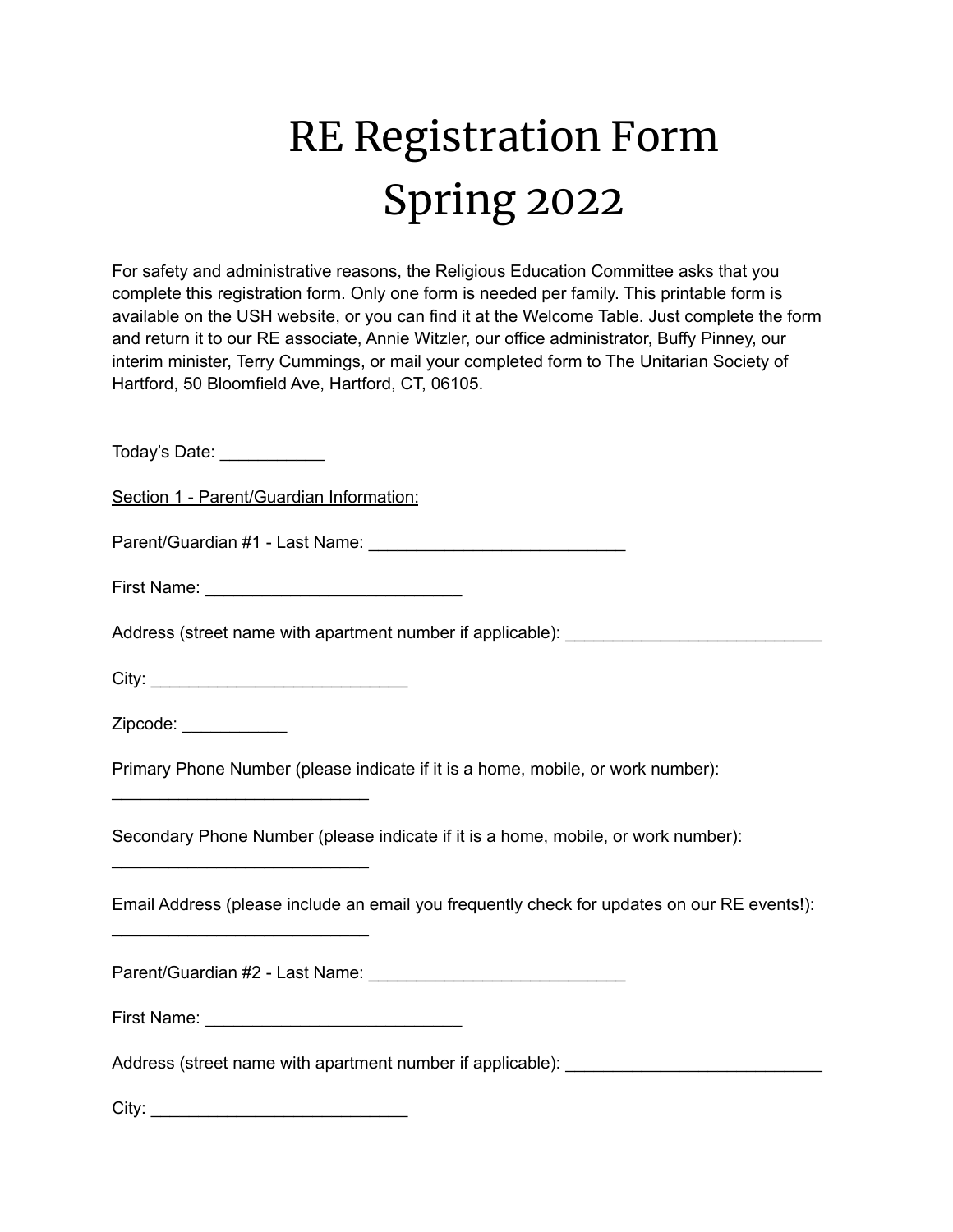Zipcode: \_\_\_\_\_\_\_\_\_\_\_\_\_\_

Primary Phone Number (please indicate if it is a home, mobile, or work number):

Secondary Phone Number (please indicate if it is a home, mobile, or work number):

Email Address (please include an email you frequently check for updates on our RE events!):

Children live with:

 $\Box$  Parent Guardian #1.

\_\_\_\_\_\_\_\_\_\_\_\_\_\_\_\_\_\_\_\_\_\_\_\_\_\_\_

\_\_\_\_\_\_\_\_\_\_\_\_\_\_\_\_\_\_\_\_\_\_\_\_\_\_\_

\_\_\_\_\_\_\_\_\_\_\_\_\_\_\_\_\_\_\_\_\_\_\_\_\_\_\_

 $\Box$  Parent Guardian #2.

 $\Box$  Both.

Other: \_\_\_\_\_\_\_\_\_\_\_\_\_\_\_\_\_\_\_\_\_\_\_\_\_\_\_

Section 2 - Student Information:

Child #1 - Last name: \_\_\_\_\_\_\_\_\_\_\_\_\_\_\_\_\_\_\_\_\_\_\_\_\_\_\_

First Name (feel free to include nicknames and/or preferred names!):

My child's preferred pronouns are:

\_\_\_\_\_\_\_\_\_\_\_\_\_\_\_\_\_\_\_\_\_\_\_\_\_\_\_

 $\Box$  He/Him.

- □ She/Her.
- $\Box$  They/Them.

 $\Box$  Other:

Birthdate: \_\_\_\_\_\_\_\_\_\_\_\_\_

Age today: \_\_\_\_\_\_\_\_\_\_\_\_\_

Grade level as of August, 2021: \_\_\_\_\_\_\_\_\_\_\_\_\_

Name of school district or private school (if homeschooled, please indicate.) This helps us plan our RE calendar: **Example 20**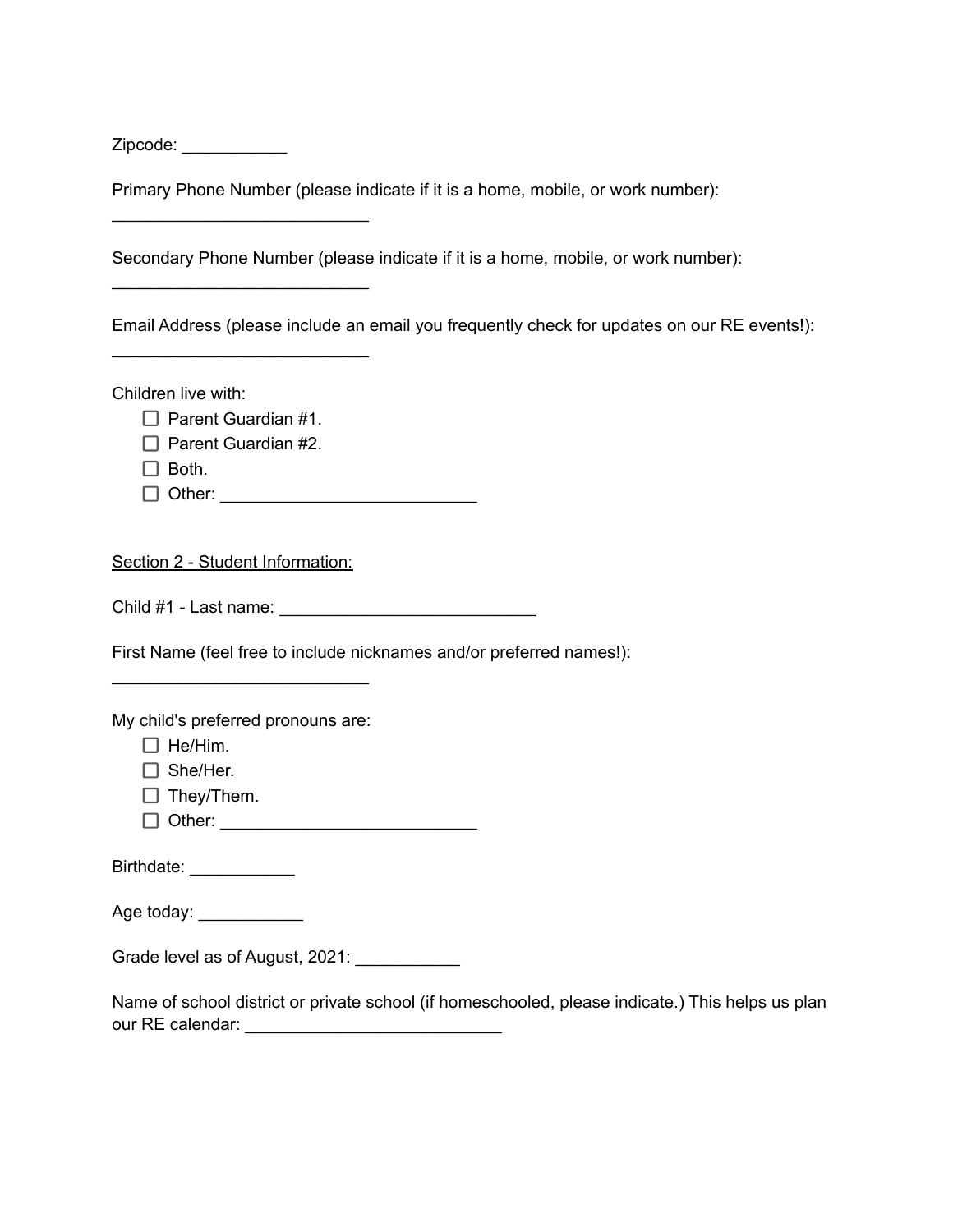When it comes to expressing themselves, my child prefers to...

- $\Box$  Voice their thoughts to the group.
- $\Box$  Draw or create a visual representation of how they think.
- $\Box$  Write down their thoughts on paper or via text.
- $\Box$  Other:

My child's interests include, but are not limited to: (Note - some interest areas will overlap, this is intentional):

- □ Acting/Storytelling.
- $\Box$  Athletics. (Swimming, hiking/biking, gymnastics, etc.)
- $\Box$  Books/Reading. (Novels, short-stories, manga, etc).
- $\Box$  Building Play. (Playing with blocks, making of a craft, playing with molding clay, etc.)
- $\Box$  Cars/Mechanics.
- $\Box$  Clothing/Fashion.
- □ Cooking/Food Study.
- $\Box$  Cooperative Play. (Racing, sports, group games, etc.)
- □ Cooperative Video Games. (Minecraft, Among Us, Stardew Valley, etc.)
- $\Box$  Earth Sciences. (Astronomy, geology, meteorology, and oceanography.)
- $\Box$  Gardening. (Clearing, planting, tending, harvesting, etc.)
- $\Box$  History/Culture Study.
- $\Box$  Imaginary Play. (Dress-up, puppetry, playing make-believe, etc.)
- $\Box$  Independent Play. (Reading by oneself, doing a puzzle by oneself, etc.)
- $\Box$  Life Sciences. (Biology, botany, zoology, and ecology.)
- $\Box$  Music. (Listening, creating, and/or performing.)
- $\Box$  Nature Study. (Learning about plants and animals and how to identify them.)
- $\Box$  Performing Arts. (Singing, dancing, playing an instrument, etc.)
- $\Box$  Physical Sciences. (Chemistry and physics.)
- $\Box$  Pop Culture. (Trending television, movies, books, video games, etc.)
- $\Box$  Single-Player Video Games. (Console, mobile, or PC.)
- $\Box$  Social Justice Issues (Black Lives Matter, LGBTQ+ rights, etc.)
- $\Box$  Sports. (Football, basketball, tennis, etc.)
- $\Box$  Superheroes. (Marvel, DC, etc.)
- $\Box$  Table Top Board Games. (Monopoly, The Game of Life, etc.)
- $\Box$  Table Top Role-Playing Games. (Dungeons and Dragons, Cyberpunk, etc.)
- $\Box$  Technology/Invention.
- $\Box$  Travel/Geography.
- $\Box$  Visual Arts. (Drawing, painting, sculpting, etc.)
- $\Box$  Writing Arts. (Songwriting, poetry, stories, etc.)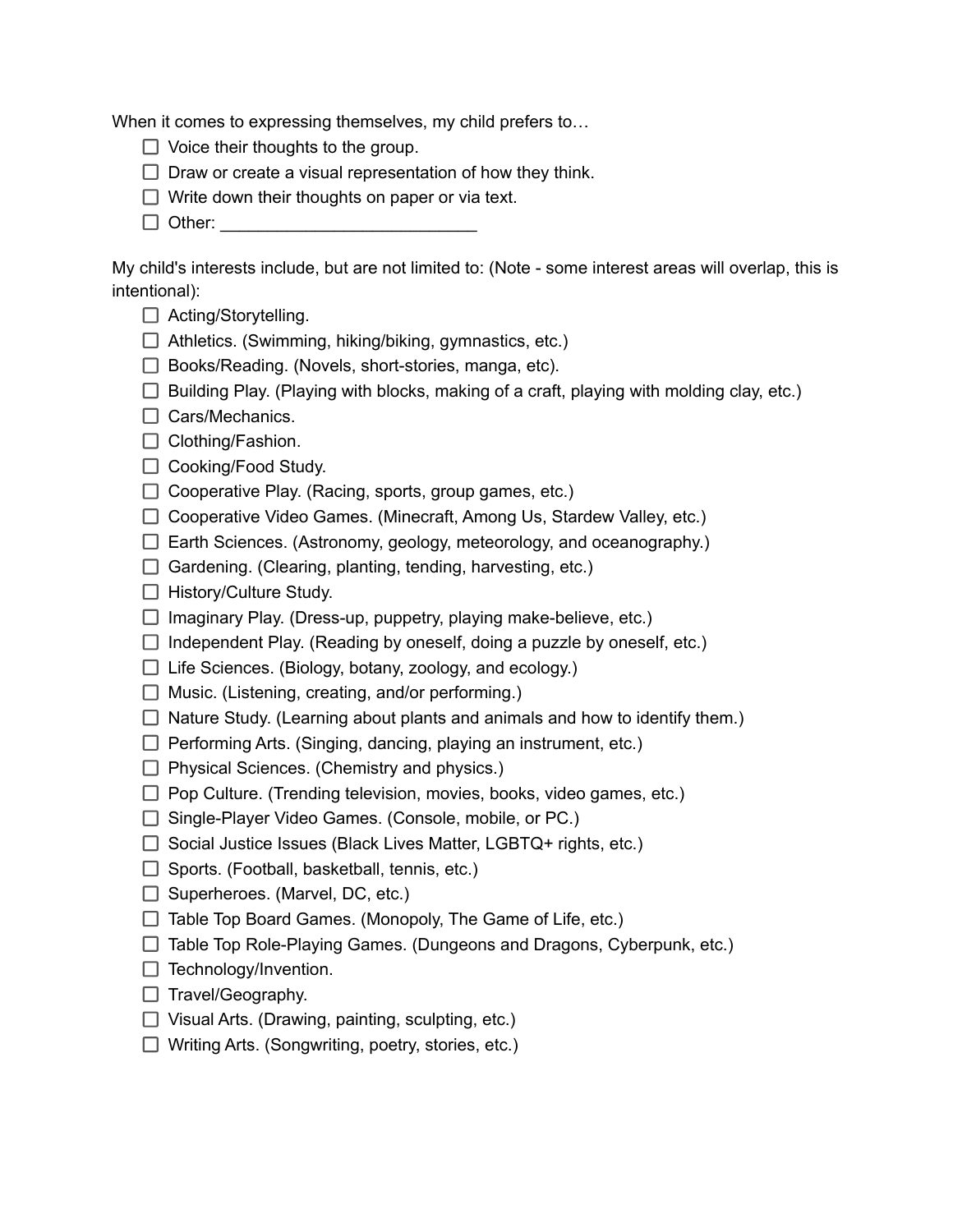Please add anything you want our RE supervisor to know about, i.e., allergies, need for mobility assistance, developmental issues, gender identity, or any other personal concerns. This helps us to better meet the needs of your child. If you would prefer to share this information in person, please indicate and our associate of religious education will be in touch.

\_\_\_\_\_\_\_\_\_\_\_\_\_\_\_\_\_\_\_\_\_\_\_\_\_\_\_\_\_\_\_\_\_\_\_\_\_\_\_\_\_\_\_\_\_\_\_\_\_\_\_\_\_\_\_\_\_\_\_\_\_\_\_\_\_\_\_\_\_\_\_\_\_\_\_\_

\_\_\_\_\_\_\_\_\_\_\_\_\_\_\_\_\_\_\_\_\_\_\_\_\_\_\_\_\_\_\_\_\_\_\_\_\_\_\_\_\_\_\_\_\_\_\_\_\_\_\_\_\_\_\_\_\_\_\_\_\_\_\_\_\_\_\_\_\_\_\_\_\_\_\_\_

\_\_\_\_\_\_\_\_\_\_\_\_\_\_\_\_\_\_\_\_\_\_\_\_\_\_\_\_\_\_\_\_\_\_\_\_\_\_\_\_\_\_\_\_\_\_\_\_\_\_\_\_\_\_\_\_\_\_\_\_\_\_\_\_\_\_\_\_\_\_\_\_\_\_\_\_

\_\_\_\_\_\_\_\_\_\_\_\_\_\_\_\_\_\_\_\_\_\_\_\_\_\_\_\_\_\_\_\_\_\_\_\_\_\_\_\_\_\_\_\_\_\_\_\_\_\_\_\_\_\_\_\_\_\_\_\_\_\_\_\_\_\_\_\_\_\_\_\_\_\_\_\_

\_\_\_\_\_\_\_\_\_\_\_\_\_\_\_\_\_\_\_\_\_\_\_\_\_\_\_\_\_\_\_\_\_\_\_\_\_\_\_\_\_\_\_\_\_\_\_\_\_\_\_\_\_\_\_\_\_\_\_\_\_\_\_\_\_\_\_\_\_\_\_\_\_\_\_\_

\_\_\_\_\_\_\_\_\_\_\_\_\_\_\_\_\_\_\_\_\_\_\_\_\_\_\_\_\_\_\_\_\_\_\_\_\_\_\_\_\_\_\_\_\_\_\_\_\_\_\_\_\_\_\_\_\_\_\_\_\_\_\_\_\_\_\_\_\_\_\_\_\_\_\_\_

Child #2 - Last name: \_\_\_\_\_\_\_\_\_\_\_\_\_\_\_\_\_\_\_\_\_\_\_\_\_\_\_

First Name (feel free to include nicknames and/or preferred names!):

My child's preferred pronouns are:

\_\_\_\_\_\_\_\_\_\_\_\_\_\_\_\_\_\_\_\_\_\_\_\_\_\_\_

 $\Box$  He/Him.

□ She/Her.

 $\Box$  They/Them.

Other: \_\_\_\_\_\_\_\_\_\_\_\_\_\_\_\_\_\_\_\_\_\_\_\_\_\_\_

Birthdate: \_\_\_\_\_\_\_\_\_\_\_

Age today: \_\_\_\_\_\_\_\_\_\_\_\_\_

Grade level as of August, 2021:

Name of school district or private school (if homeschooled, please indicate.) This helps us plan our RE calendar: \_\_\_\_\_\_\_\_\_\_\_\_\_\_\_\_\_\_\_\_\_\_\_\_\_\_\_

When it comes to expressing themselves, my child prefers to…

- $\Box$  Voice their thoughts to the group.
- $\Box$  Draw or create a visual representation of how they think.
- $\Box$  Write down their thoughts on paper or via text.
- Other: \_\_\_\_\_\_\_\_\_\_\_\_\_\_\_\_\_\_\_\_\_\_\_\_\_\_\_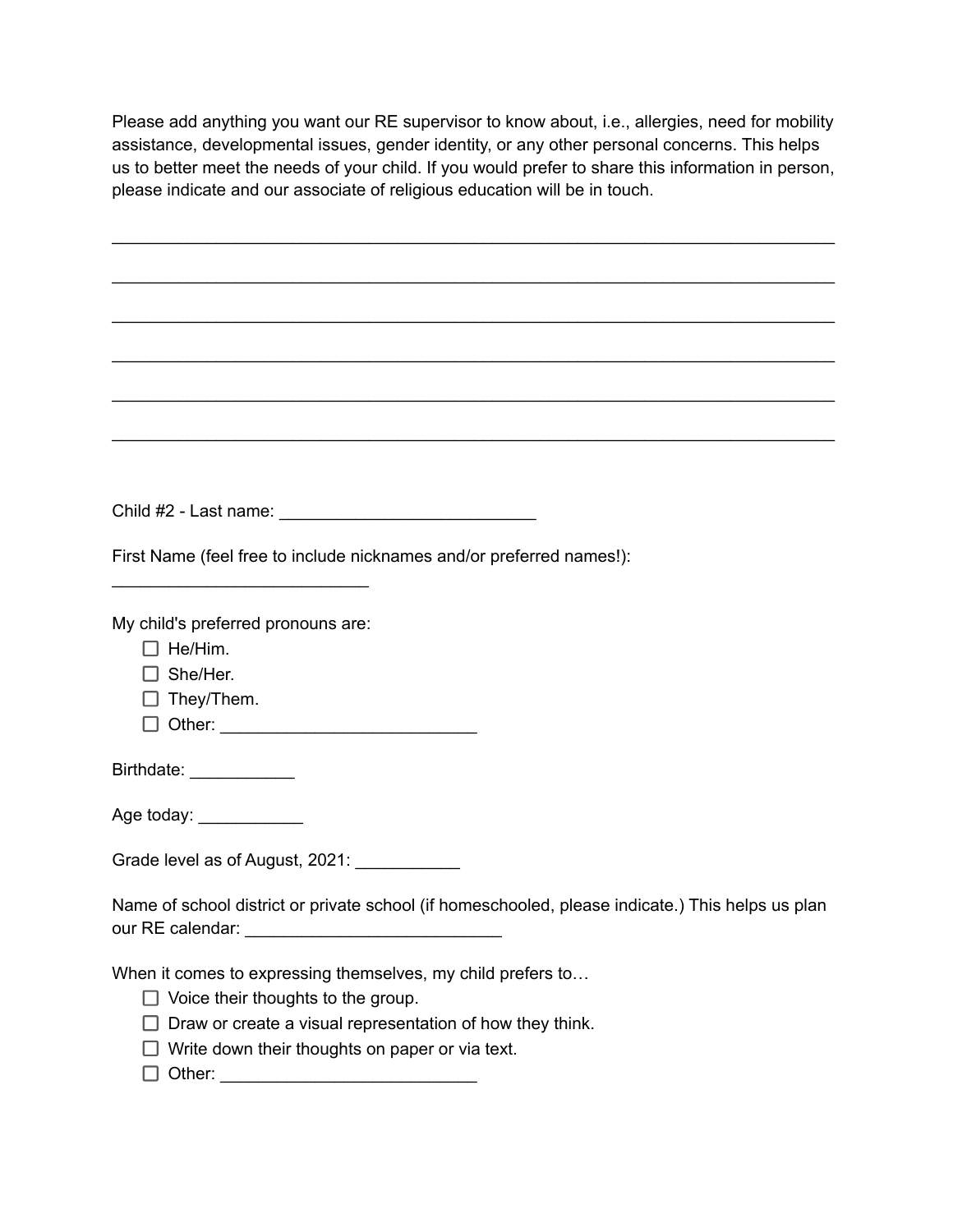My child's interests include, but are not limited to: (Note - some interest areas will overlap, this is intentional):

- □ Acting/Storytelling.
- $\Box$  Athletics. (Swimming, hiking/biking, gymnastics, etc.)
- $\Box$  Books/Reading. (Novels, short-stories, manga, etc).
- $\Box$  Building Play. (Playing with blocks, making of a craft, playing with molding clay, etc.)
- $\Box$  Cars/Mechanics.
- $\Box$  Clothing/Fashion.
- $\Box$  Cooking/Food Study.
- $\Box$  Cooperative Play. (Racing, sports, group games, etc.)
- $\Box$  Cooperative Video Games. (Minecraft, Among Us, Stardew Valley, etc.)
- $\Box$  Earth Sciences. (Astronomy, geology, meteorology, and oceanography.)
- $\Box$  Gardening. (Clearing, planting, tending, harvesting, etc.)
- $\Box$  History/Culture Study.
- $\Box$  Imaginary Play. (Dress-up, puppetry, playing make-believe, etc.)
- $\Box$  Independent Play. (Reading by oneself, doing a puzzle by oneself, etc.)
- $\Box$  Life Sciences. (Biology, botany, zoology, and ecology.)
- $\Box$  Music. (Listening, creating, and/or performing.)
- $\Box$  Nature Study. (Learning about plants and animals and how to identify them.)
- $\Box$  Performing Arts. (Singing, dancing, playing an instrument, etc.)
- $\Box$  Physical Sciences. (Chemistry and physics.)
- $\Box$  Pop Culture. (Trending television, movies, books, video games, etc.)
- $\Box$  Single-Player Video Games. (Console, mobile, or PC.)
- $\Box$  Social Justice Issues (Black Lives Matter, LGBTQ+ rights, etc.)
- $\Box$  Sports. (Football, basketball, tennis, etc.)
- $\Box$  Superheroes. (Marvel, DC, etc.)
- $\Box$  Table Top Board Games. (Monopoly, The Game of Life, etc.)
- $\Box$  Table Top Role-Playing Games. (Dungeons and Dragons, Cyberpunk, etc.)
- $\Box$  Technology/Invention.
- $\Box$  Travel/Geography.
- $\Box$  Visual Arts. (Drawing, painting, sculpting, etc.)
- $\Box$  Writing Arts. (Songwriting, poetry, stories, etc.)

Please add anything you want our RE supervisor to know about, i.e., allergies, need for mobility assistance, developmental issues, gender identity, or any other personal concerns. This helps us to better meet the needs of your child. If you would prefer to share this information in person, please indicate and our associate of religious education will be in touch.

\_\_\_\_\_\_\_\_\_\_\_\_\_\_\_\_\_\_\_\_\_\_\_\_\_\_\_\_\_\_\_\_\_\_\_\_\_\_\_\_\_\_\_\_\_\_\_\_\_\_\_\_\_\_\_\_\_\_\_\_\_\_\_\_\_\_\_\_\_\_\_\_\_\_\_\_

\_\_\_\_\_\_\_\_\_\_\_\_\_\_\_\_\_\_\_\_\_\_\_\_\_\_\_\_\_\_\_\_\_\_\_\_\_\_\_\_\_\_\_\_\_\_\_\_\_\_\_\_\_\_\_\_\_\_\_\_\_\_\_\_\_\_\_\_\_\_\_\_\_\_\_\_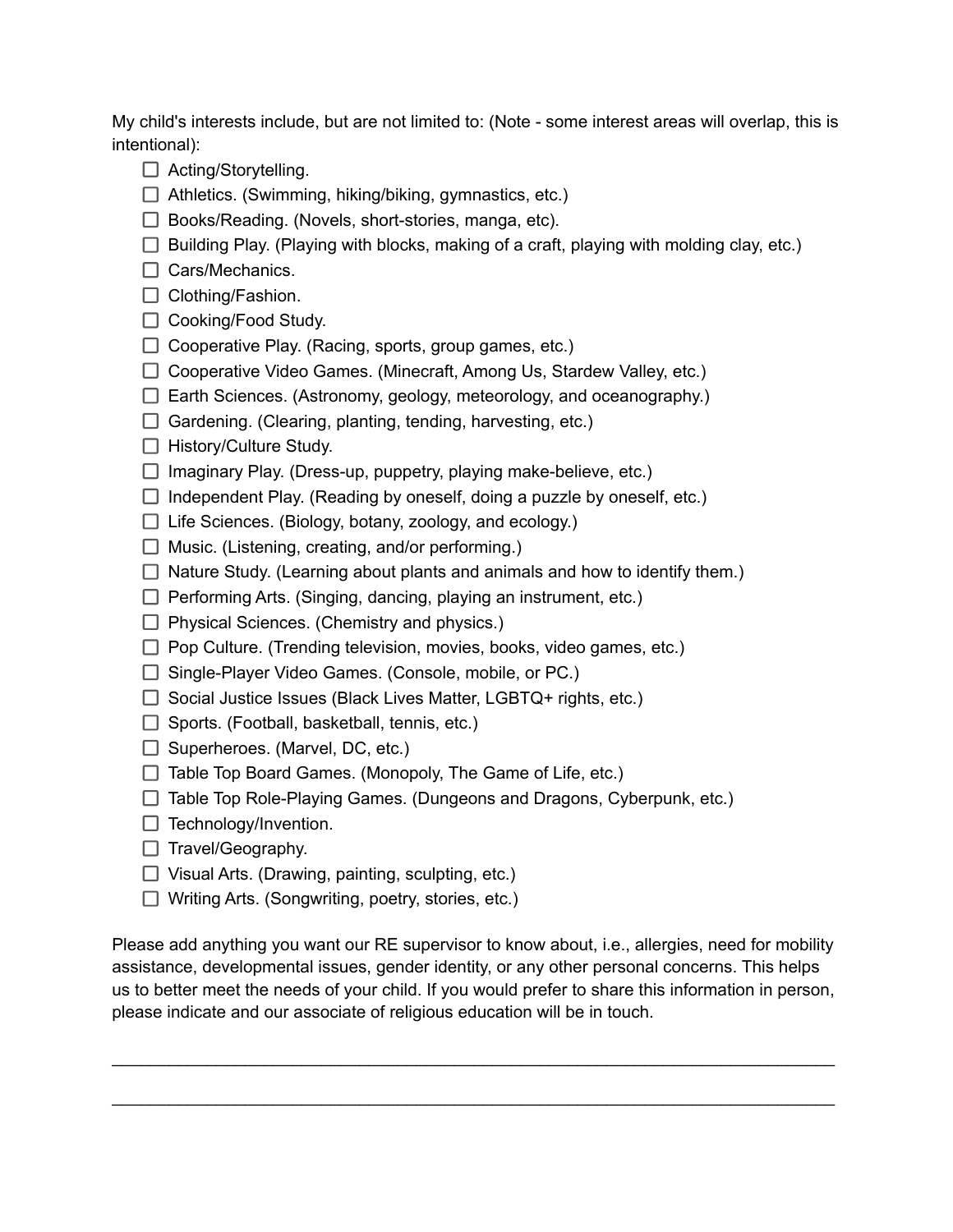| First Name (feel free to include nicknames and/or preferred names!):                                    |
|---------------------------------------------------------------------------------------------------------|
| My child's preferred pronouns are:                                                                      |
| $\Box$ He/Him.                                                                                          |
| She/Her.                                                                                                |
| They/Them.                                                                                              |
|                                                                                                         |
| Birthdate: ____________                                                                                 |
| Age today: ____________                                                                                 |
| Grade level as of August, 2021: ____________                                                            |
| Name of school district or private school (if homeschooled, please indicate.) This helps us plan        |
| When it comes to expressing themselves, my child prefers to                                             |
| $\Box$ Voice their thoughts to the group.                                                               |
| Draw or create a visual representation of how they think.                                               |
| Write down their thoughts on paper or via text.                                                         |
|                                                                                                         |
| My child's interests include, but are not limited to: (Note - some interest areas will overlap, this is |
| intentional):<br>$\mathsf{L}$                                                                           |
| Acting/Storytelling.<br>Athletics. (Swimming, hiking/biking, gymnastics, etc.)                          |
| Books/Reading. (Novels, short-stories, manga, etc).                                                     |
| Building Play. (Playing with blocks, making of a craft, playing with molding clay, etc.)                |
| Cars/Mechanics.                                                                                         |

\_\_\_\_\_\_\_\_\_\_\_\_\_\_\_\_\_\_\_\_\_\_\_\_\_\_\_\_\_\_\_\_\_\_\_\_\_\_\_\_\_\_\_\_\_\_\_\_\_\_\_\_\_\_\_\_\_\_\_\_\_\_\_\_\_\_\_\_\_\_\_\_\_\_\_\_

 $\Box$  Clothing/Fashion.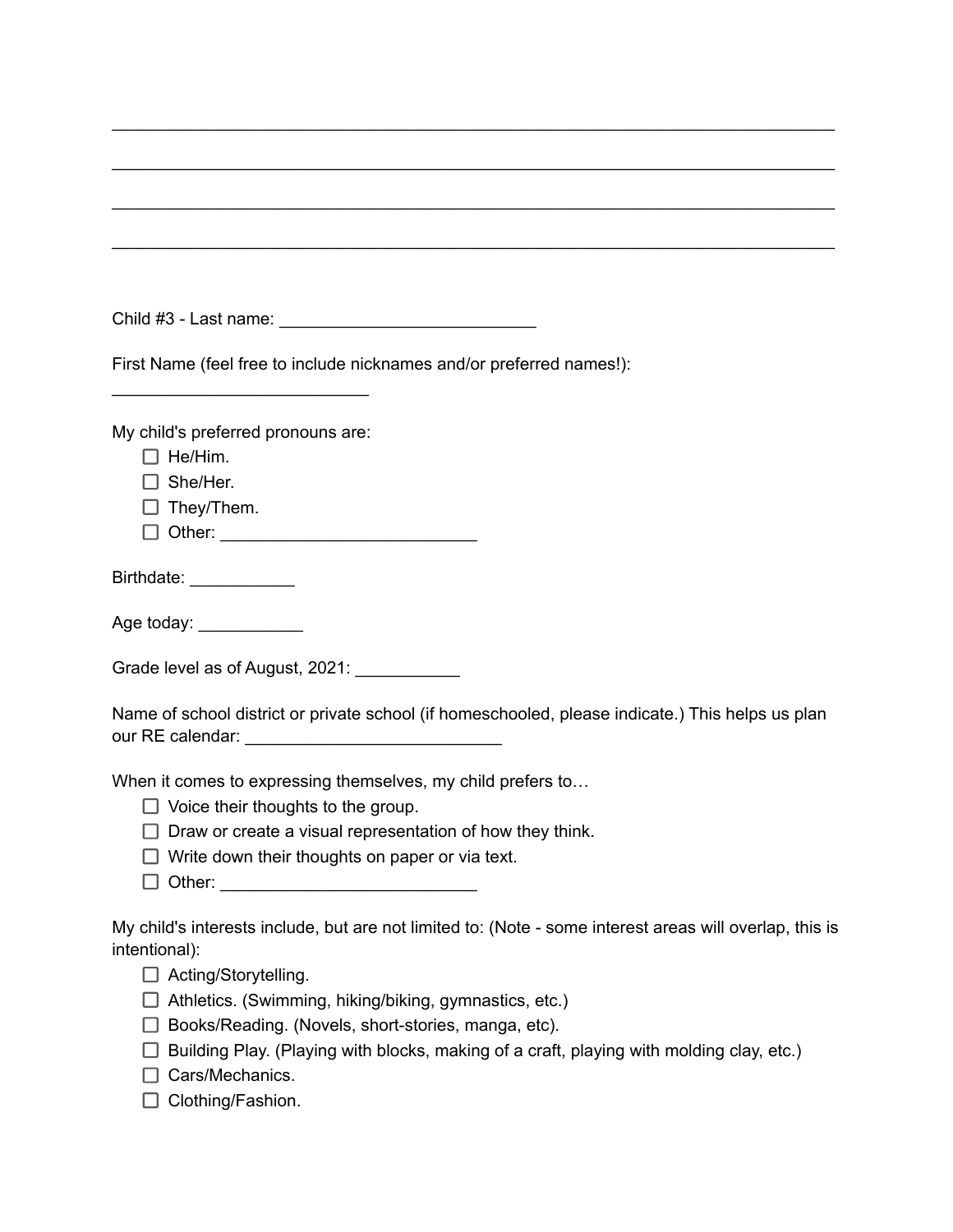- $\Box$  Cooking/Food Study.
- $\Box$  Cooperative Play. (Racing, sports, group games, etc.)
- $\Box$  Cooperative Video Games. (Minecraft, Among Us, Stardew Valley, etc.)
- $\Box$  Earth Sciences. (Astronomy, geology, meteorology, and oceanography.)
- $\Box$  Gardening. (Clearing, planting, tending, harvesting, etc.)
- $\Box$  History/Culture Study.
- $\Box$  Imaginary Play. (Dress-up, puppetry, playing make-believe, etc.)
- $\Box$  Independent Play. (Reading by oneself, doing a puzzle by oneself, etc.)
- $\Box$  Life Sciences. (Biology, botany, zoology, and ecology.)
- $\Box$  Music. (Listening, creating, and/or performing.)
- $\Box$  Nature Study. (Learning about plants and animals and how to identify them.)
- $\Box$  Performing Arts. (Singing, dancing, playing an instrument, etc.)
- $\Box$  Physical Sciences. (Chemistry and physics.)
- $\Box$  Pop Culture. (Trending television, movies, books, video games, etc.)
- □ Single-Player Video Games. (Console, mobile, or PC.)
- $\Box$  Social Justice Issues (Black Lives Matter, LGBTQ+ rights, etc.)
- $\Box$  Sports. (Football, basketball, tennis, etc.)
- $\Box$  Superheroes. (Marvel, DC, etc.)
- $\Box$  Table Top Board Games. (Monopoly, The Game of Life, etc.)
- $\Box$  Table Top Role-Playing Games. (Dungeons and Dragons, Cyberpunk, etc.)
- $\Box$  Technology/Invention.
- $\Box$  Travel/Geography.
- $\Box$  Visual Arts. (Drawing, painting, sculpting, etc.)
- $\Box$  Writing Arts. (Songwriting, poetry, stories, etc.)

Please add anything you want our RE supervisor to know about, i.e., allergies, need for mobility assistance, developmental issues, gender identity, or any other personal concerns. This helps us to better meet the needs of your child. If you would prefer to share this information in person, please indicate and our associate of religious education will be in touch.

\_\_\_\_\_\_\_\_\_\_\_\_\_\_\_\_\_\_\_\_\_\_\_\_\_\_\_\_\_\_\_\_\_\_\_\_\_\_\_\_\_\_\_\_\_\_\_\_\_\_\_\_\_\_\_\_\_\_\_\_\_\_\_\_\_\_\_\_\_\_\_\_\_\_\_\_

\_\_\_\_\_\_\_\_\_\_\_\_\_\_\_\_\_\_\_\_\_\_\_\_\_\_\_\_\_\_\_\_\_\_\_\_\_\_\_\_\_\_\_\_\_\_\_\_\_\_\_\_\_\_\_\_\_\_\_\_\_\_\_\_\_\_\_\_\_\_\_\_\_\_\_\_

\_\_\_\_\_\_\_\_\_\_\_\_\_\_\_\_\_\_\_\_\_\_\_\_\_\_\_\_\_\_\_\_\_\_\_\_\_\_\_\_\_\_\_\_\_\_\_\_\_\_\_\_\_\_\_\_\_\_\_\_\_\_\_\_\_\_\_\_\_\_\_\_\_\_\_\_

\_\_\_\_\_\_\_\_\_\_\_\_\_\_\_\_\_\_\_\_\_\_\_\_\_\_\_\_\_\_\_\_\_\_\_\_\_\_\_\_\_\_\_\_\_\_\_\_\_\_\_\_\_\_\_\_\_\_\_\_\_\_\_\_\_\_\_\_\_\_\_\_\_\_\_\_

\_\_\_\_\_\_\_\_\_\_\_\_\_\_\_\_\_\_\_\_\_\_\_\_\_\_\_\_\_\_\_\_\_\_\_\_\_\_\_\_\_\_\_\_\_\_\_\_\_\_\_\_\_\_\_\_\_\_\_\_\_\_\_\_\_\_\_\_\_\_\_\_\_\_\_\_

\_\_\_\_\_\_\_\_\_\_\_\_\_\_\_\_\_\_\_\_\_\_\_\_\_\_\_\_\_\_\_\_\_\_\_\_\_\_\_\_\_\_\_\_\_\_\_\_\_\_\_\_\_\_\_\_\_\_\_\_\_\_\_\_\_\_\_\_\_\_\_\_\_\_\_\_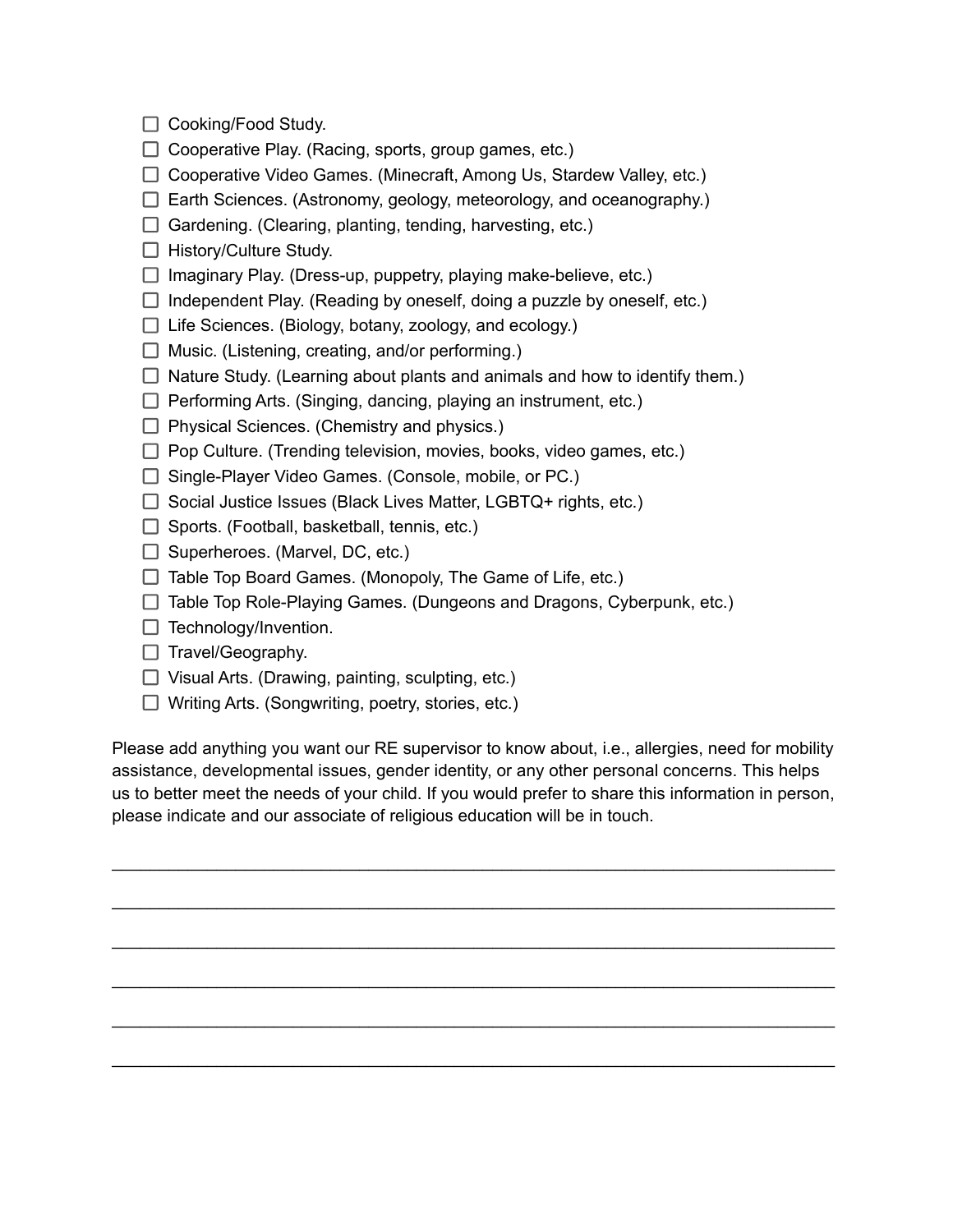Child #4 - Last name:

First Name (feel free to include nicknames and/or preferred names!):

My child's preferred pronouns are:

\_\_\_\_\_\_\_\_\_\_\_\_\_\_\_\_\_\_\_\_\_\_\_\_\_\_\_

 $\Box$  He/Him.

□ She/Her.

 $\Box$  They/Them.

 $\Box$  Other:

Birthdate: \_\_\_\_\_\_\_\_\_\_\_\_\_

Age today: \_\_\_\_\_\_\_\_\_\_\_\_\_

Grade level as of August, 2021:

Name of school district or private school (if homeschooled, please indicate.) This helps us plan our RE calendar:  $\Box$ 

When it comes to expressing themselves, my child prefers to...

- $\Box$  Voice their thoughts to the group.
- $\Box$  Draw or create a visual representation of how they think.
- $\Box$  Write down their thoughts on paper or via text.
- $\Box$  Other:

My child's interests include, but are not limited to: (Note - some interest areas will overlap, this is intentional):

- □ Acting/Storytelling.
- $\Box$  Athletics. (Swimming, hiking/biking, gymnastics, etc.)
- $\Box$  Books/Reading. (Novels, short-stories, manga, etc).
- $\Box$  Building Play. (Playing with blocks, making of a craft, playing with molding clay, etc.)
- $\Box$  Cars/Mechanics.
- $\Box$  Clothing/Fashion.
- $\Box$  Cooking/Food Study.
- $\Box$  Cooperative Play. (Racing, sports, group games, etc.)
- □ Cooperative Video Games. (Minecraft, Among Us, Stardew Valley, etc.)
- $\Box$  Earth Sciences. (Astronomy, geology, meteorology, and oceanography.)
- $\Box$  Gardening. (Clearing, planting, tending, harvesting, etc.)
- $\Box$  History/Culture Study.
- $\Box$  Imaginary Play. (Dress-up, puppetry, playing make-believe, etc.)
- $\Box$  Independent Play. (Reading by oneself, doing a puzzle by oneself, etc.)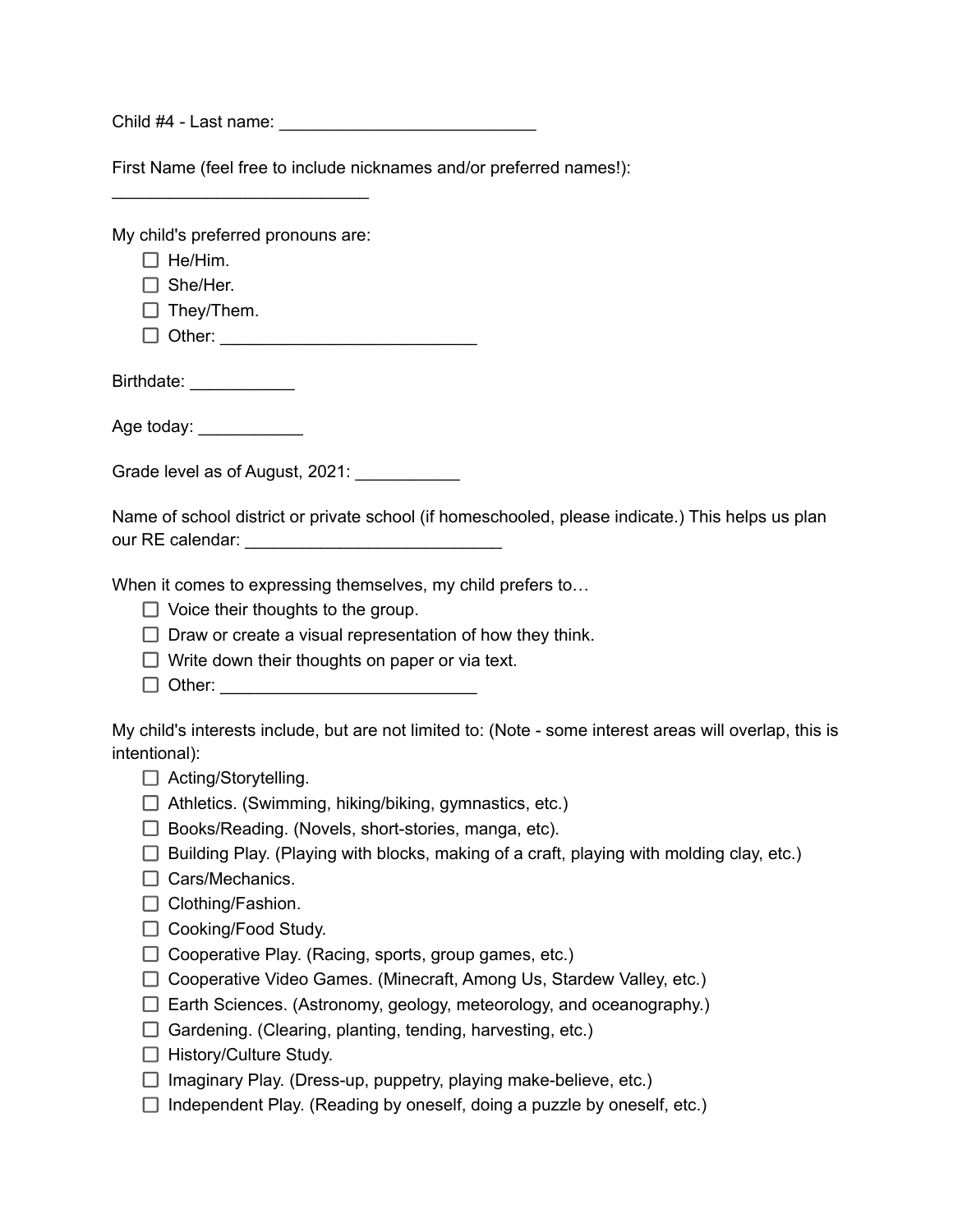- $\Box$  Life Sciences. (Biology, botany, zoology, and ecology.)
- $\Box$  Music. (Listening, creating, and/or performing.)
- $\Box$  Nature Study. (Learning about plants and animals and how to identify them.)
- $\Box$  Performing Arts. (Singing, dancing, playing an instrument, etc.)
- $\Box$  Physical Sciences. (Chemistry and physics.)
- $\Box$  Pop Culture. (Trending television, movies, books, video games, etc.)
- □ Single-Player Video Games. (Console, mobile, or PC.)
- $\Box$  Social Justice Issues (Black Lives Matter, LGBTQ+ rights, etc.)
- $\Box$  Sports. (Football, basketball, tennis, etc.)
- $\Box$  Superheroes. (Marvel, DC, etc.)
- $\Box$  Table Top Board Games. (Monopoly, The Game of Life, etc.)
- $\Box$  Table Top Role-Playing Games. (Dungeons and Dragons, Cyberpunk, etc.)
- $\Box$  Technology/Invention.
- $\Box$  Travel/Geography.
- $\Box$  Visual Arts. (Drawing, painting, sculpting, etc.)
- □ Writing Arts. (Songwriting, poetry, stories, etc.)

Please add anything you want our RE supervisor to know about, i.e., allergies, need for mobility assistance, developmental issues, gender identity, or any other personal concerns. This helps us to better meet the needs of your child. If you would prefer to share this information in person, please indicate and our associate of religious education will be in touch.

\_\_\_\_\_\_\_\_\_\_\_\_\_\_\_\_\_\_\_\_\_\_\_\_\_\_\_\_\_\_\_\_\_\_\_\_\_\_\_\_\_\_\_\_\_\_\_\_\_\_\_\_\_\_\_\_\_\_\_\_\_\_\_\_\_\_\_\_\_\_\_\_\_\_\_\_

\_\_\_\_\_\_\_\_\_\_\_\_\_\_\_\_\_\_\_\_\_\_\_\_\_\_\_\_\_\_\_\_\_\_\_\_\_\_\_\_\_\_\_\_\_\_\_\_\_\_\_\_\_\_\_\_\_\_\_\_\_\_\_\_\_\_\_\_\_\_\_\_\_\_\_\_

\_\_\_\_\_\_\_\_\_\_\_\_\_\_\_\_\_\_\_\_\_\_\_\_\_\_\_\_\_\_\_\_\_\_\_\_\_\_\_\_\_\_\_\_\_\_\_\_\_\_\_\_\_\_\_\_\_\_\_\_\_\_\_\_\_\_\_\_\_\_\_\_\_\_\_\_

\_\_\_\_\_\_\_\_\_\_\_\_\_\_\_\_\_\_\_\_\_\_\_\_\_\_\_\_\_\_\_\_\_\_\_\_\_\_\_\_\_\_\_\_\_\_\_\_\_\_\_\_\_\_\_\_\_\_\_\_\_\_\_\_\_\_\_\_\_\_\_\_\_\_\_\_

\_\_\_\_\_\_\_\_\_\_\_\_\_\_\_\_\_\_\_\_\_\_\_\_\_\_\_\_\_\_\_\_\_\_\_\_\_\_\_\_\_\_\_\_\_\_\_\_\_\_\_\_\_\_\_\_\_\_\_\_\_\_\_\_\_\_\_\_\_\_\_\_\_\_\_\_

\_\_\_\_\_\_\_\_\_\_\_\_\_\_\_\_\_\_\_\_\_\_\_\_\_\_\_\_\_\_\_\_\_\_\_\_\_\_\_\_\_\_\_\_\_\_\_\_\_\_\_\_\_\_\_\_\_\_\_\_\_\_\_\_\_\_\_\_\_\_\_\_\_\_\_\_